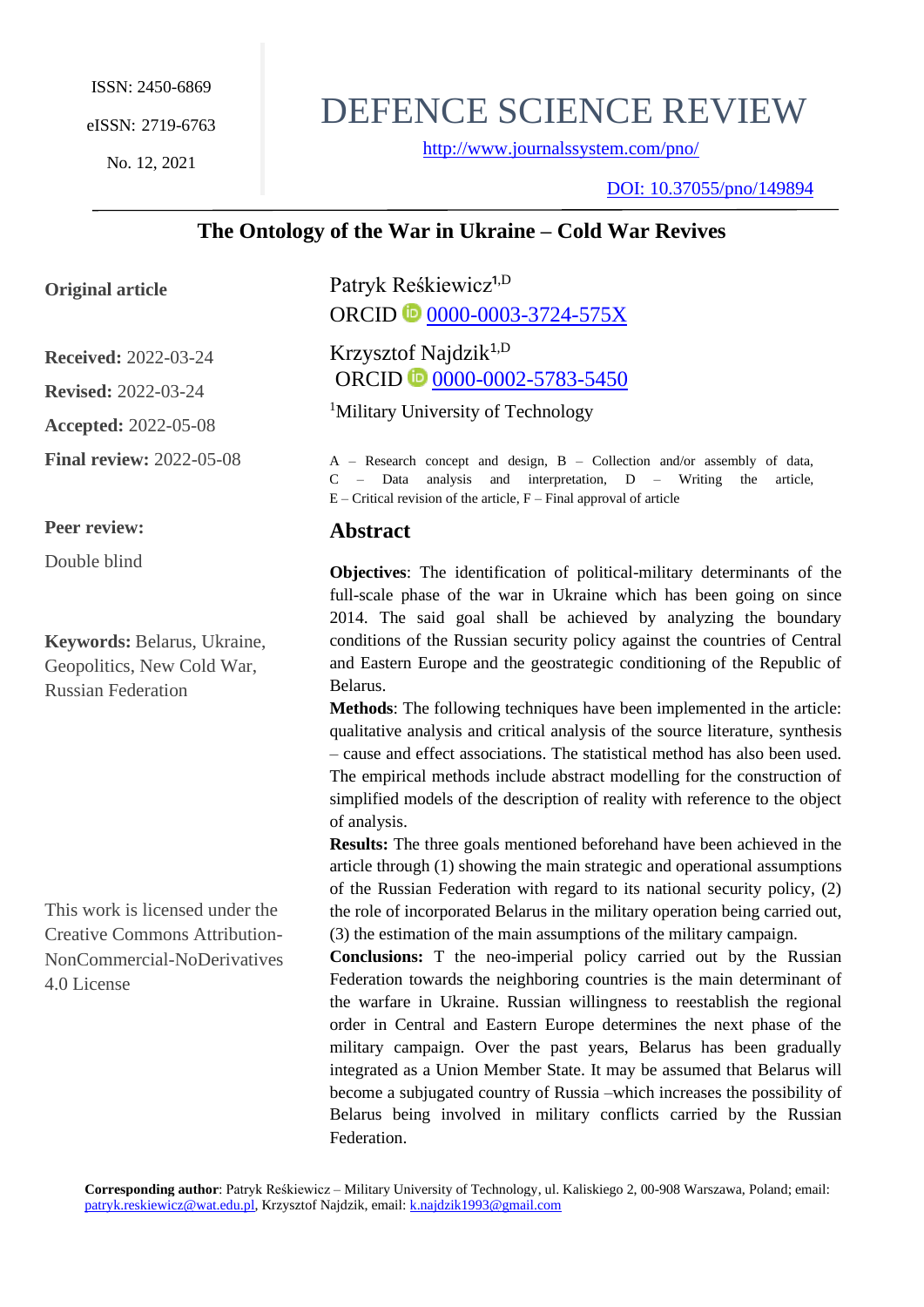### **Introduction**

The events of the 24 Feb, 2022 shall be remembered in the most negative way, sparking a chain of atrocities. The next phase of the war in Ukraine which has been fought since 2014, the transition into a full-scale confrontation, using artillery, armored forces and a greater part of the military potential of the Russian Federation has destroyed the notion of peace and war of the Western countries. In spite of the fact that the events of the end of February were a total surprise for defense systems, the evolution of the security environment in Europe from 2008- 2022 triggers a necessity to rethink these presumptions. The acceleration caused by the large scale exercises of the Union State of Russia and Belarus (ZBiR) and the political-symbolical framework towards the regional architecture of security since July 2021 should also be taken into consideration.

Putinism against Central and Eastern Europe is characterized by some constitutive features. Above all, it aims at generating political-military, economic, cultural and historic tensions within the constraints of particular countries. The next step is the restitution of the tzar-imperial ideals, with a simultaneous respect towards the Soviet and Russian traditions, which strives for the implementation of the russkij mir project and the restoration of the imperium within the wide territorial borders. The aggressive policy of the Russian Federation, exploiting the military power in order to achieve the goals, forced us to change the perceptions of the potential challenges and threats for the architecture of security in Central and Eastern Europe. The Belarussian factor cannot be omitted while analyzing these geostrategic dilemmas, conditioning the success or the failure of the military operation in Ukraine. Two main questions shall be subject to analysis in the said context: the contemporary geostrategic meaning of Belarus and the scope of military cooperation with Russia. The analysis of these issues shall grant us with the understanding of the role of Belarus in the context of the challenges and threats generated at the Ukrainian theater of war.

#### **1. The Determinants of the War in Ukraine**

 The Ukrainian nation has been experiencing the following variables since 1991: (1) multifaceted threats from the side of the so-called aggressive "Russian world" towards national subjectivity and cultural identity; (2) in statu nascendi the creation of the backbone of economy, unfavorable structure of mutual relationships with the Russian market (perennial economic-political venality with the presence of pro-Russian oligarchs), the Russian power raw material supply chain being jeopardized (the area of the political-economical extortion);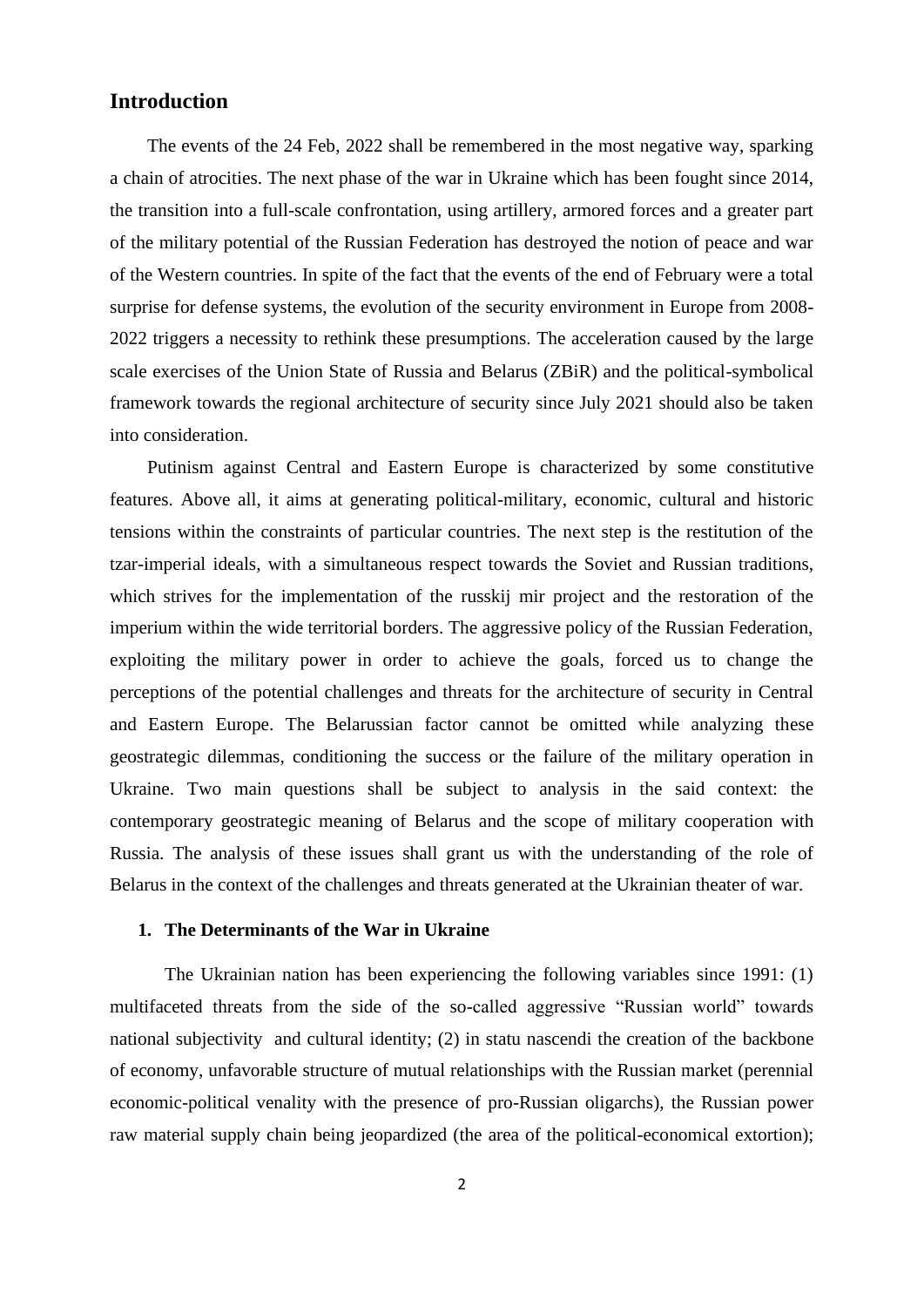(3) the character and the reach of Russian political pressure (pro-Russian fractions in the Ukrainian parliament), and the provocations of the Russian agents of influence in secret service, the military, the police, judicature, the media – against the promises of the accession to NATO and the EU; (4) the risk of territorial decomposition: the loss of Crimea, the Russian incursion into the separatist Donetsk and Lugansk Oblasts; the recognition of these by Russia  $-21$  Feb, 2022 as a republic.

 The sustenance of territorial unity still remains a challenge for Ukraine and the defiance against the Kremlin way of thinking about the creation of Novorossiya, consisting of the people's republics of Kharkiv, Donetsk, Lugansk, Zaporizhzhia, Odessa, Kherson and Mykolaiv – with a parliament and government on its own. The scenario points at the decomposition of the division of Ukraine along the Dnieper River which means that the right bank part of the country would remain on its side, while the left bank part of the country – the Novorossiya – would become part of Russia.

 The state is therefore threatened with the Russian imperialism, spreading hatred towards the sovereignty of the nations of Central and Eastern Europe, for the Kremlin equally important are the directions of the military policy as well as the elements of the culturalhistorical rivalry, based on the hegemony of the influence of the Russian Moscow patriarchy on the Ukrainian area. Moscow does not withdraw from the accusations of escalation of the military tensions along the borders made against Kiev, builds up the psychological and information warfare with the use of websites, channels and social media groups, as well as bribed politicians and the Russian agents of influence. The main aim of the destructive strategy remains unaltered – the enhancement of chaos inside Ukraine. The condition for peace is the resignation from the Euro-Atlantic aspirations and coming back to the Russian imperium. The escalation of the tensions around Ukraine grants Russia with a dividend of increased oil and gas prices, freezing the post-Soviet area.

 Since the Munich conference in 2007, the Russian security policy has frequently evoked the elements of (1) Aleksander Dugin's theory , being fortified by the thesis of Lev Gumilyov, mentioning the exceptionality of the geopolitical status of the russkij mir and (2) the projections of Alexey Salmin (a Russian historian), highlighting the importance of the concentric axis of the Russian imperial geopolitics of the "five circles" (the replica of the USSR zones of influence and interest), sanctioning the lifetime of the Great Russia limotrophe (Potulski, 2010, p. 232).

 The identification of the goals of Russian security policy in the "Putinism epoch" is characterized by the will to rebuild the Russian hegemony over the "traditional" areas of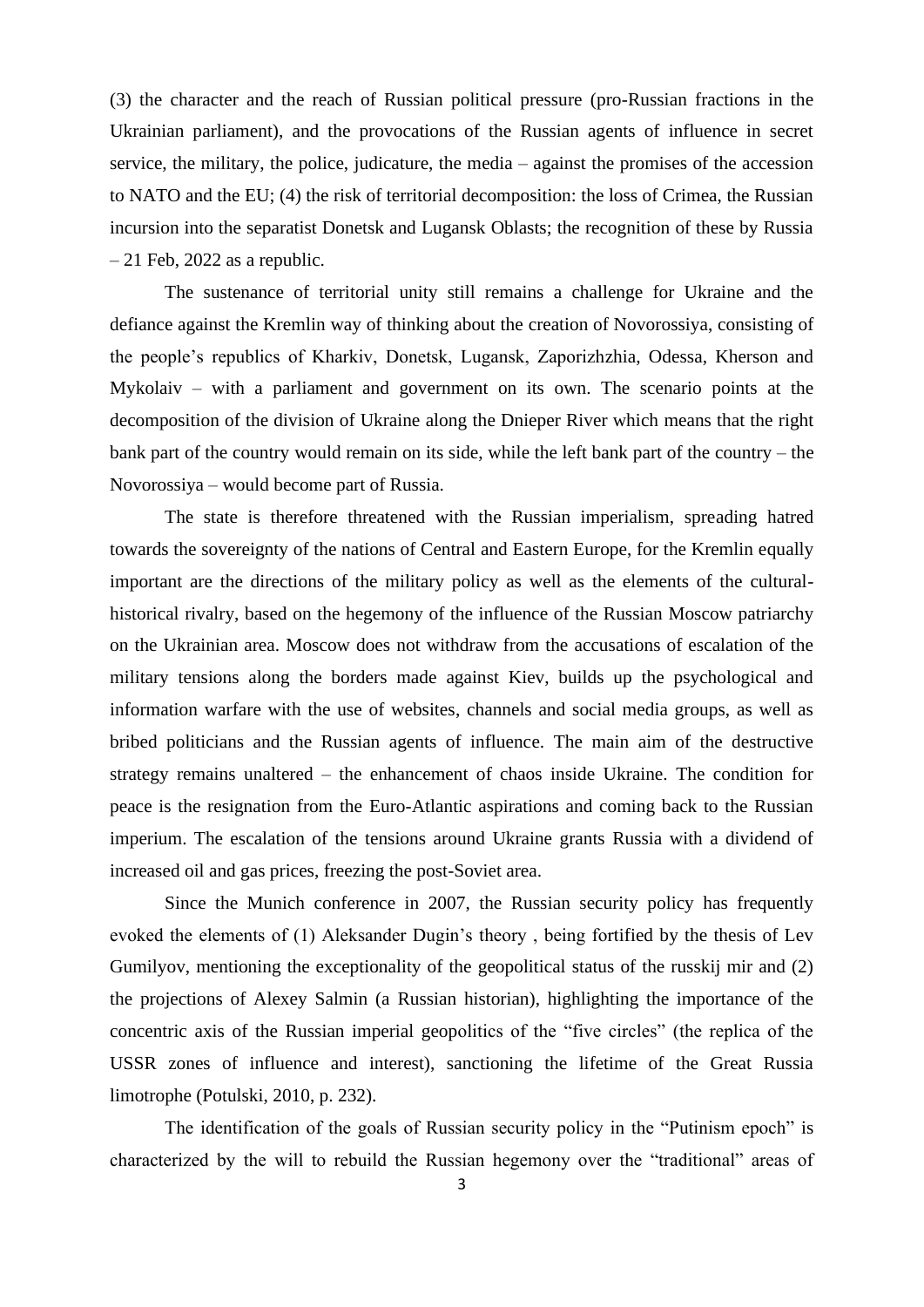influence. Furthermore, it can easily be noticed that Vladimir Putin treats the rising position of the super powerful country through the creation of his own sub-alliances (in the ad hoc manner), and subsequently exploits them in order to contend with the multifaceted confrontation with the US and the following coalitions: (1) Euro-Atlantic in the European zone, as well as in the Middle East, and (2) Asian-American in the Pacific areas of influence. The implementation of the said goals principally relies on:

- strengthening the role of the Russian Federation (accumulating the soft power potential) in relation with the former Soviet republics;
- the destabilization of the circumstances in the Caucasus region (Nagorno-Karabakh and South Ossetia);
- carrying out hybrid warfare against Ukraine (tolerance warfare) aiming at the dissolution of the state and the Baltic republics (Estonia, Latvia, Lithuania), as well as interfering with the information and economic space of Poland, Finland, Sweden and Norway;
- the intensification of efforts leading to the disintegration of the international structures (NATO and EU) perceived as enemies when it comes to regaining the areas of influence in Central and Eastern Europe – unclear attitude of Turkey and Hungary towards the issue;
- the involvement in the development and implementation of modern military technologies – including hypersonic weapons;
- reinforcing of the military capacity e.g. creating Space Troops, enhancement of the Arctics bases;
- deploying new military formations and Private Military Corporations in the Baltic Sea region (enhancing the so-called anti-access potential A2/AD),
- improvement cooperation with the Belarussian army constituting a part of the "defensive" capacities of Russia – with the perspective of "absorption" of military structures as a union state;
- carrying out information war as part of the new generation warfare theory, aimed against the democratic structure of NATO and the EU;
- inspiring and supporting Russian minorities in the Baltic states.
- There are four distinctive geopolitical features when one wants to track general notions regarding strategies and strategic goals of the Russian Federation in its security policy which have been visible since 1989 (Menkiszak, 2019, p.11-12):
- strategic control over the post-Soviet territories;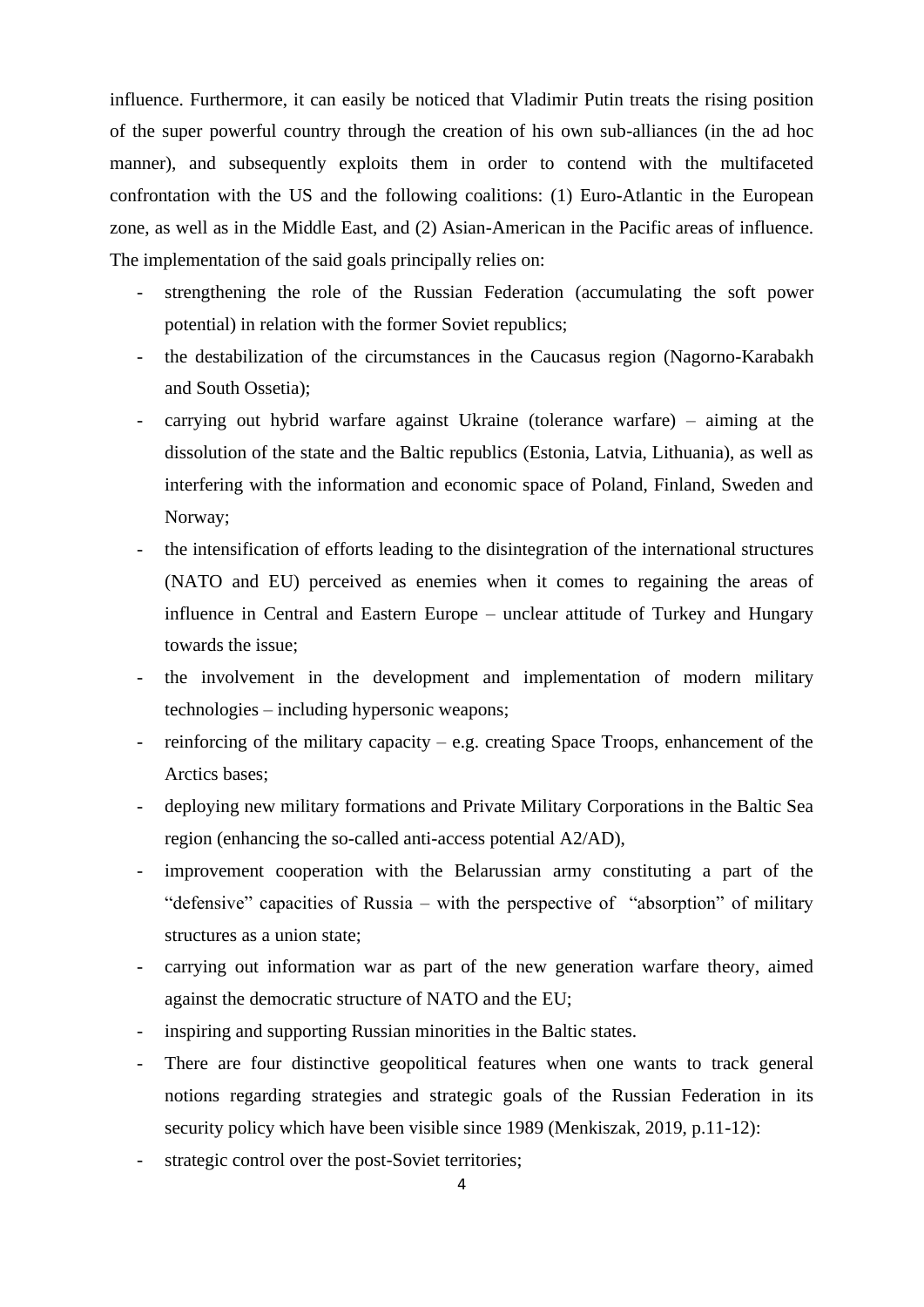- establishment of a security buffer zone in Central and Eastern Europe (especially through controlling the most important geopolitical spots, such as: the "Smolensk Gate" and the Moravian Gate);
- striving for minimalization of the US influence and presence in Europe with further detachment thereof, according to the Kindelberger Trap;
- striving for maximizing the Russian influence in Europe, according to the Kindelberger Trap.

All of the geopolitical and/or geostrategic goals described hereinabove are mutually connected and function in the loopback scheme, particularly with regards to the penultimate and the last of them. They will probably be developed by expansion into other areas of rivalry with other entities of the security environment what is presently experienced by Ukraine. Military threats imposed by Russia are experienced in the region, and giving rise to economic tensions, especially connected to raw material supplies and energy, as well as political and information influence with the use of cybernetic tools. They have been implemented with the use of a wide variety of enemy actions, which include an open spectrum of political, economic, diplomatic, intelligence and military actions.

 Thus the Ukraine war is nothing but Russian demands posed against the American hegemon with regards to the regional security architecture. The Russian pression and subsequent demands towards the West have been opposed, nevertheless. We should refer to Vladimir Putin's essay on the crucial role of the Ukrainian interior (Domańska, 2021) for the Russian world, followed by the Russian MoD and Ministry of Foreign Affairs statements, both of them containing ultimatums, in order to witness Russia deceptively identifying itself as a "strict judge" of the international affairs. Teleologically, the structure of all these documents have been designed as an implication of the Vienna order (1815) and the Yalta-Potsdam order (1945). In both cases small states were governed by stronger states without the participation of the former ones.

Geostrategic Situation of Belarus and the Military Operations

The situation of Belarus makes it a crucial factor in the geostrategic calculations of the Russian Federation as Belarus is situated along the "land bridge" joining Central and Eastern Europe with Moscow – the "heart" of Russia. The strategic artery leads through the so-called "Smolensk Gate". The geopolitical meaning of Belarus is caused by the fact that it is situated perpendicularly to the Smolensk Gate. The corridor is a strategic platform giving way to Russian projection of power in three strategic directions (Figure 1):

- North-East (the Baltic states);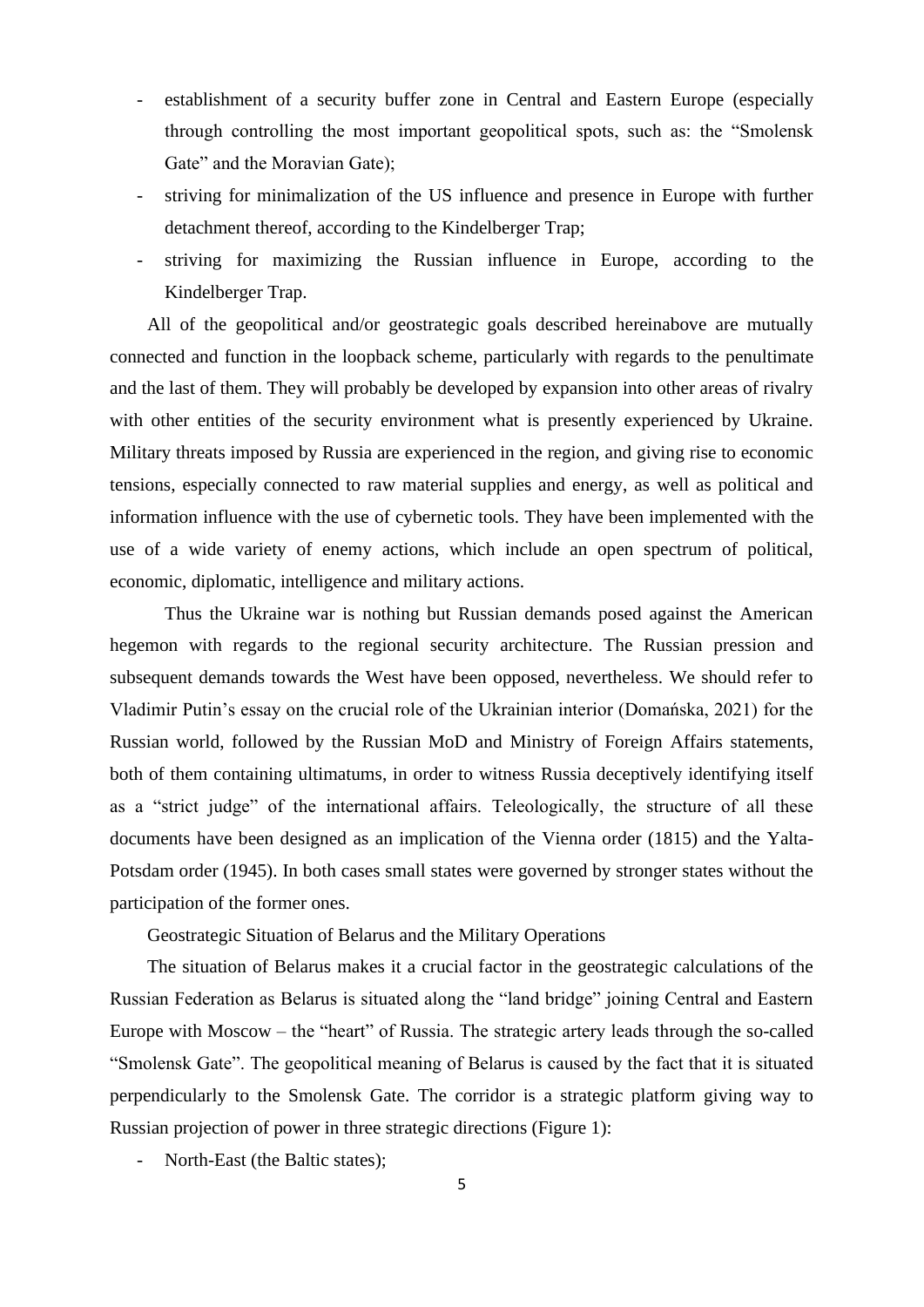- West (Poland through the Brest Gate);
- South-West (Ukraine).



# Fig. 1. The Geostrategic Meaning of Belarus – West Direction Source: own work

The said geostrategic conditioning makes Belarus the essential element of Russian planning on the western direction. Threating NATO and Ukrainian forces from several directions facilitates the generation of numerous security dilemmas for the region. This can be especially witnessed today during a full-scale military operation led by the Russian Federation on the largest scale since WW2. Belarus has been referred to as a strategic partner of the Russians since 2014. As a result of Belarusian presence and Russian assets of air defense systems, potential support which could be given to Ukraine is significantly hindered.

The Russian Federation has been pursuing a constant presence of its military forces on the Belarussian territory. Up until 2020, in spite of over 40 Russian-Belarussian agreements on security and military matters, a full integration of military assets could only be referred to in the context of two projects – the foundation of Regional Group of Armed Forces (active only during war) and joint defense of the Belarussian borders and air space. Russian forces were not deployed in Belarus, neither perennially nor for short-term rotations. The Russian presence was only limited to exercises within the Belarussian borders. With the arrival of 2021, the situation started to change rapidly, reaching the point of climax in 2022 when Russia invaded Ukraine.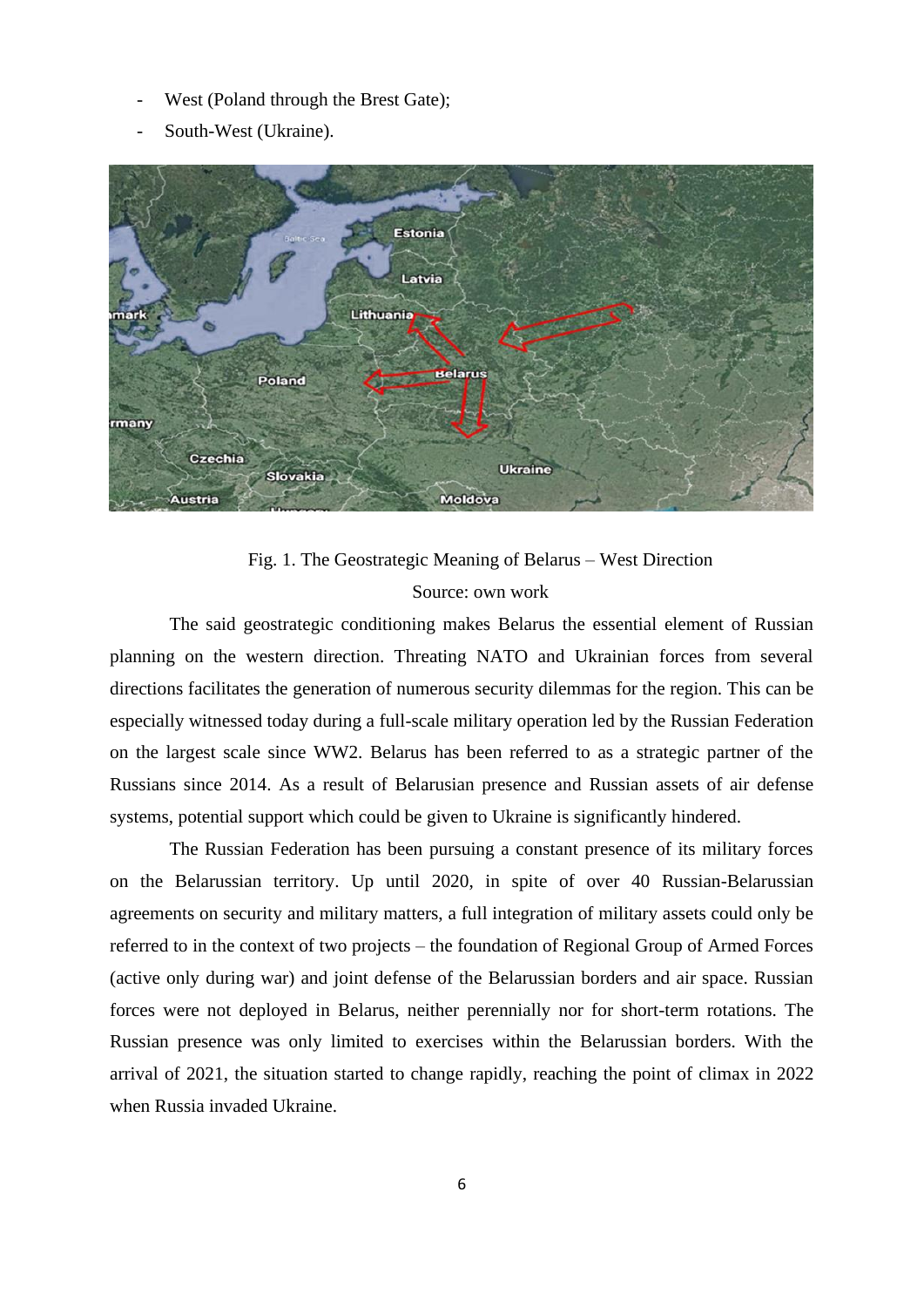The first signals of the increase of the presence of Russian military forces in Belarus were sent in August 2021, when the Belarussian MoD stated that Russian artillery divisions were deployed to Grodno in order to create a joint training center for air force and air defense (Ministry of Defense, the Republic of Belarus, 2021). This was the result of agreements concluded by Sergei Shoigu and Wiktar Chrenin in 2021. The center is mainly responsible for the training of multipurpose aircraft crews and handling the modern systems of air defense. Additionally, the assets constituting the joint training center of air force and air defense will be used for the purposes of joint military campaigns. At the beginning of September 2021, the first SU-30SM were introduced to the base, along with the S-300 missile systems (Muchin, 2021a).

The escalation of the Polish-Belarussian crisis in November 2021 showed another dimension of the approaching integration of Moscow and Minsk. The administration of the Belarussian MoD informed the public about the increase in the activity of the air forces and air defense units implemented along with the Russian air-space forces in the western and north-western directions. The operations were carried out with the use of the Tu-22m3 strike bombers. It was also said that the flights of strategic bombers would be carried out on a regular basis as an adequate means of reactions to the current security circumstances in the region (Sabak, 2021). The fact that "Niezawisimaja gazieta" featured an article on the newly adopted war doctrine of the Union State is worth noticing (Muchin, 2021b). It was fully published in February 2022. The said document outlined the contemporary perception of danger for the Union State. From the perspective of Minsk and Moscow, the main threats are generated by the aggressive policy of NATO, the Baltic states, Poland and fascist, unpredictable Ukraine. Russia and Belarus are thus "forced" to strengthen their military cooperation (Postanowlenije ot 4 nojabria 2021 g. №5). Doctrinal provisions expressed in this way suggest that they were written in order to legitimize Russian presence in Belarus territory. It was particularly visible during the large-scale joint maneuvers "Allied Resolve 2022" – preceding the Russian aggression on Ukraine on 24 February, 2022.

 The maneuvers were carried out during another escalation of the conflict between Russia and Ukraine stemming from the concentration of Russian forces at the borders of Ukraine and on the occupied Crimea. The exercises comprised two phases. The first phase commenced at the beginning of January and continued until 9 February. The main goal of this phase was to transport the units of the Western Military Circuit to Belarus as a way of inspection of the Union State reaction forces.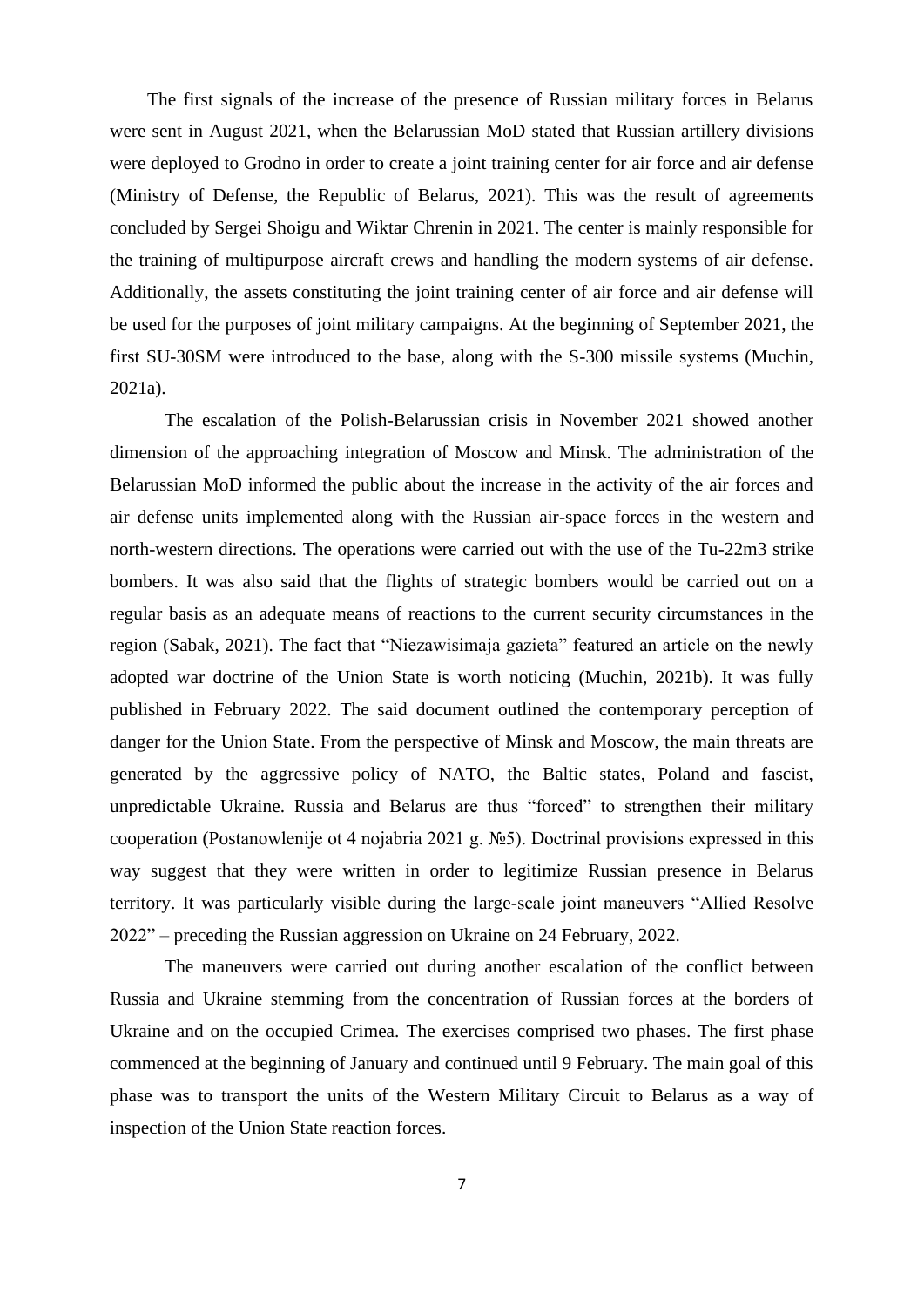The active phase took place between February 10 and February 20. Operational groupings exercised defense and counterattack – the active phase took place at the Obóz-Leśniowski, Hoża, Osipowicze, Brest, Domanovo training fields, as well as at the Baranovichi (61st Fighter Air Base), Lyda (116th Guards Assault Aviation Radomskaya Red Banner Base), Moczuliszcze (50th Composite Air Base) and Luninets. The exercise was primarily designed to increase interoperability of the allied armies, testing the strategic transport of forces from the Far East and East Siberia, testing the Belarussian transport-logistics system and the development of the integrated system of air defense (the S-300 and S-400 systems and radio technology assets) (Gawęda, 2022).

 The maneuvers transformed into an operation on an tremendous scale. It is estimated that 60,000 to 80,000 soldiers participated in the exercise in Belarus (around 30,000 Russians). Within the first 7 days, 33 echelons (trains) with equipment and Russian soldiers were transported to Belarus. Undoubtedly, this was an operation on an unprecedented scale. As a comparison, the Zapad-2021 exercises were carried out with 29 echelons which were being transported to Belarus over a month. Furthermore, it should be added that the "Allied Resolve 2022" exercises were unprecedented as (Ibidem):

- strategic maneuvers were held in winter for the first time;
- the forces of the Western Military Circuit, constituting the backbone of the Russian contingent in Belarus, would be exercising on the European fields (outside Russia) for the first time;
- they were the first exercises of the Belarussian Armed Forces which would be participated almost fully;
- Belarussian units would for the first time cooperate with tactical units from the Far East which had not taken place before;
- strategic equipment was deployed in Belarus for the first time being a part of exercises, e.g. two S-400 divisions, Iskander-M ballistic systems, electronic warfare systems 1RŁ257 Krasucha-4.

 As it could be assumed, Russian forces did not return to their permanent bases and stayed in Belarus, even though the maneuvers were over on 20 February, 2022. According to the Chief of the Staff of Belarus general Wiktar Hulewicz, Alaksandr Lukashenka and Vladimir Putin had made a decision to prolong the testing of the reaction forces on the Belarussian land "in conjunction with the increasing activity at the external frontiers of the Union State of Russia and Belarus and the escalation in Donbas" (Interfax, 2022).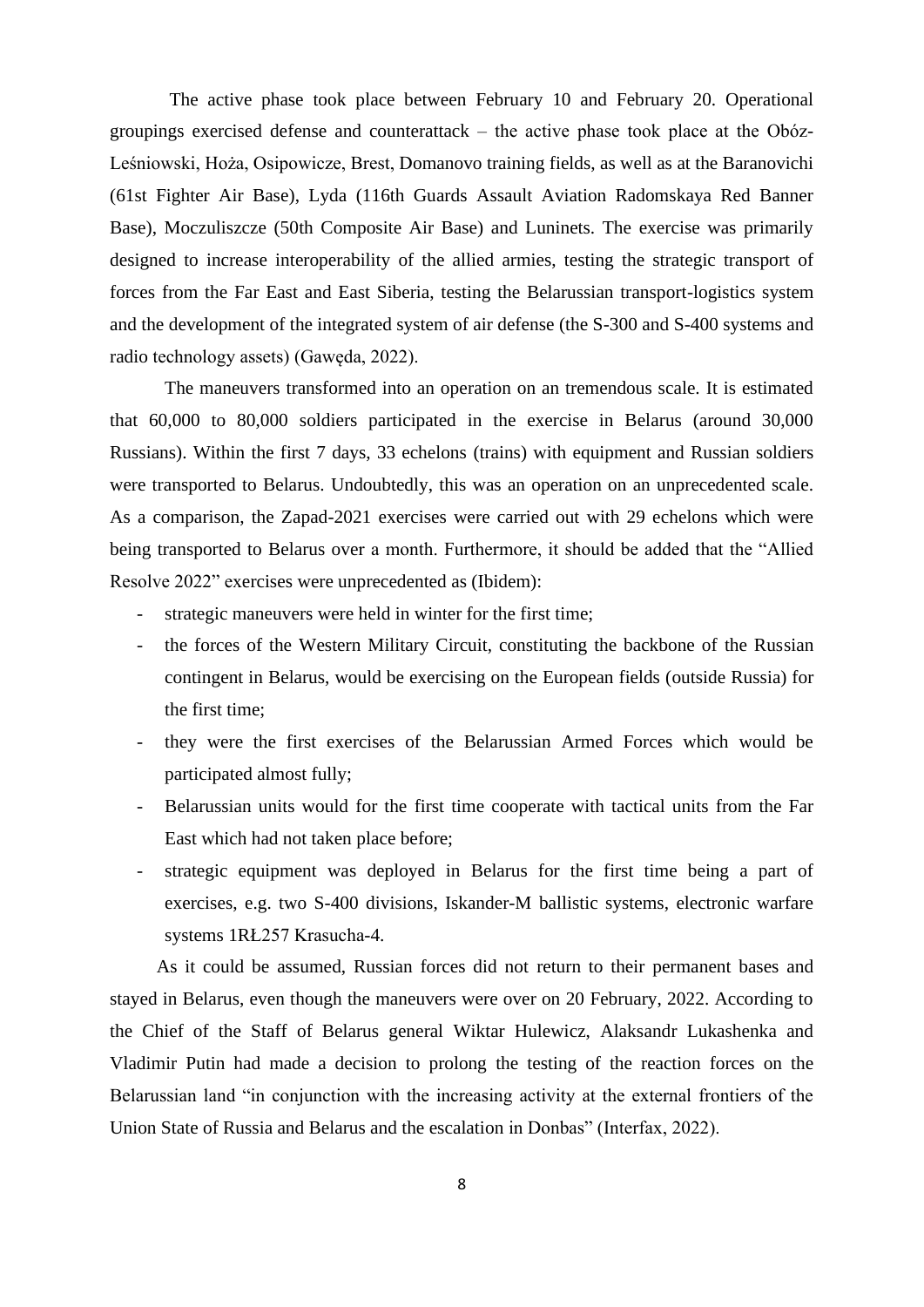The constant presence of Russian soldiers within the borders of Belarus significantly harms the safety architecture in the region and creates a new dimension of influence on the political-military situation in Ukraine. The deployment of the S-400 air-defense systems will give new capacities. The Russian Federation will be able to create a complex, multi-layered A2/AD environment in the air space thanks to the deployment of S-400 systems in Belarus and the integration of these with the air-defense systems. The range of the systems means that aviation assets operating in the airspace of the Baltic states and parts of the airspace of Poland and Ukraine will be endangered and deprived of freedom of operation (Figure 2). The situation is similar when it comes to the Iskander-M systems deployed in Belarus. These systems are designed to destroy the ground objects in the operational depth of enemy within 500 km. These systems are capable of destroying critical communication hubs (harbors, airports, railway stations) in the northern and central parts of Ukraine hindering logistics support operations (Figure 3). The system itself can be characterized as a system of twofold application – capable of transporting nuclear charges. Therefore, Russia can exploit the Iskander systems in psychological warfare so as to intimidate the neighboring regions. The Russian strategy envisages the use of non-strategic nuclear charges in regional conflicts in order to draw the confrontation to an end on favorable terms for the Russian Federation according to the presumption that there is no political will nor social endorsement for a conflict that can transform into a full-scale nuclear war (National Institute for Public Policy, 2017, p. 25).



Fig. 2. The Potential Range of Russian Systems of Air Defense S-400

Source: own work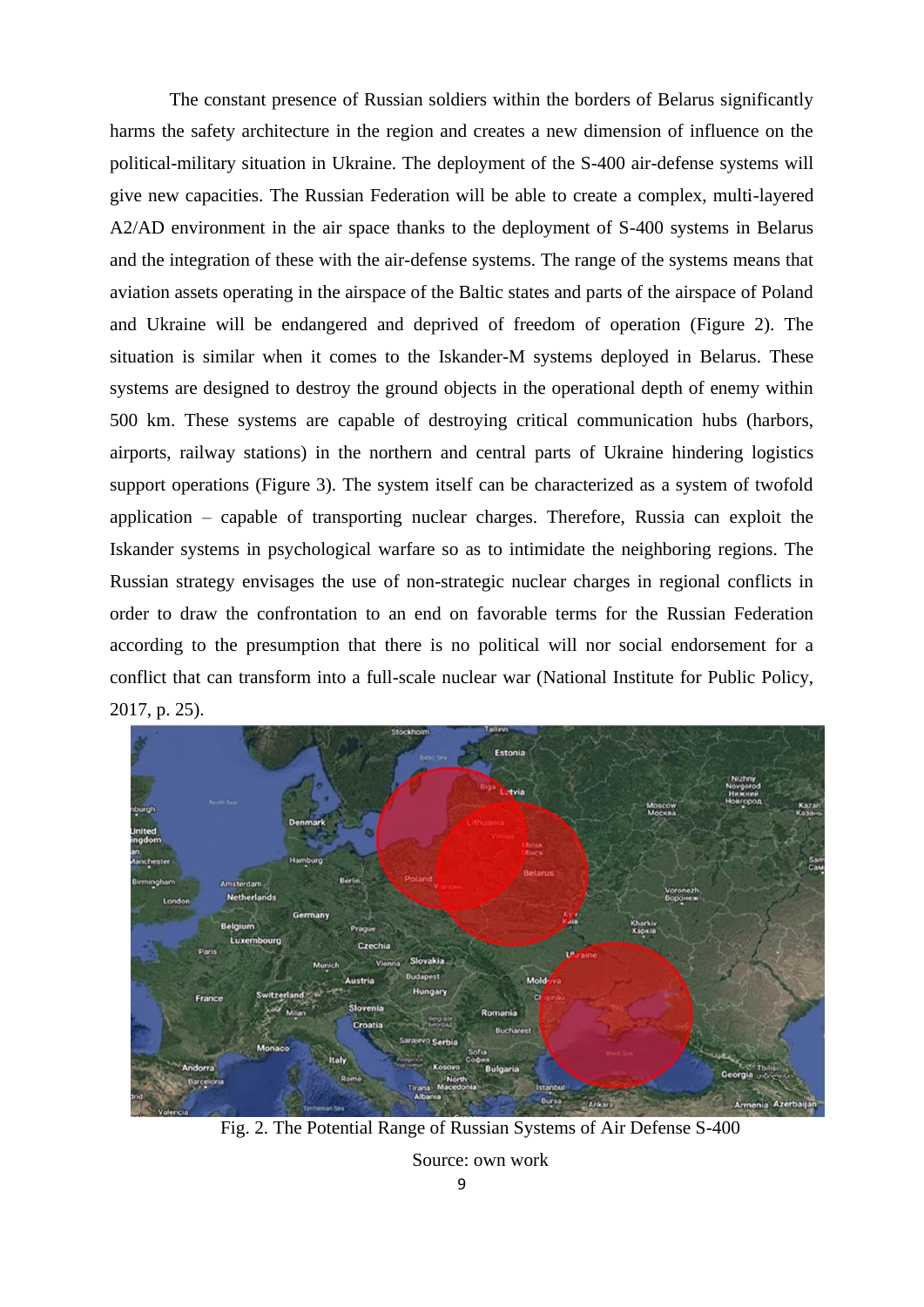

Fig. 3. The Potential Range of Russian Iskander-M Systems from Belarus Source: own work

It should be, however, highlighted that the use of these systems will mostly be of demonstrative nature – conventional warhead – as it was on February 28, 2022 when the Iskander system was launched from Belarus to hit the Ukrainian airport in Zhitomir. A potential use of tactical nuclear weapon could be interpreted in twofold way. On the one hand, it could be perceived as an element of the conventional failure of the Russian campaign in Ukraine – the use of tactical nuclear weapon in smaller scale conflicts (local wars) signifies a failure in the realization of political-military goals. On the other hand, as a clear signal for the Euro-Atlantic states, it would signify that in case of further escalation of conflict and excessive (in the opinion of the Russians) involvement of the West, the Russian Federation will be ready to carry out a nuclear attack in the European theater of war.

The present concentration of forces and assets in Belarus should be seen as demonstrative/offensive forces, concentrated as military formations, in the northern flank of Ukraine. As Anna Dyner states, "Not only do Russia and Belarus consider Ukraine as a state totally dependent on NATO, but they also approve of operations carried out against Ukraine from the Belarussian territory, even if this is contrary to their official political declarations" (Dyner, 2022).

In spite of the fact that the Belarussian army remains neutral according to the official statements, it should be regarded as an assailant state. After all, Belarus has agreed to: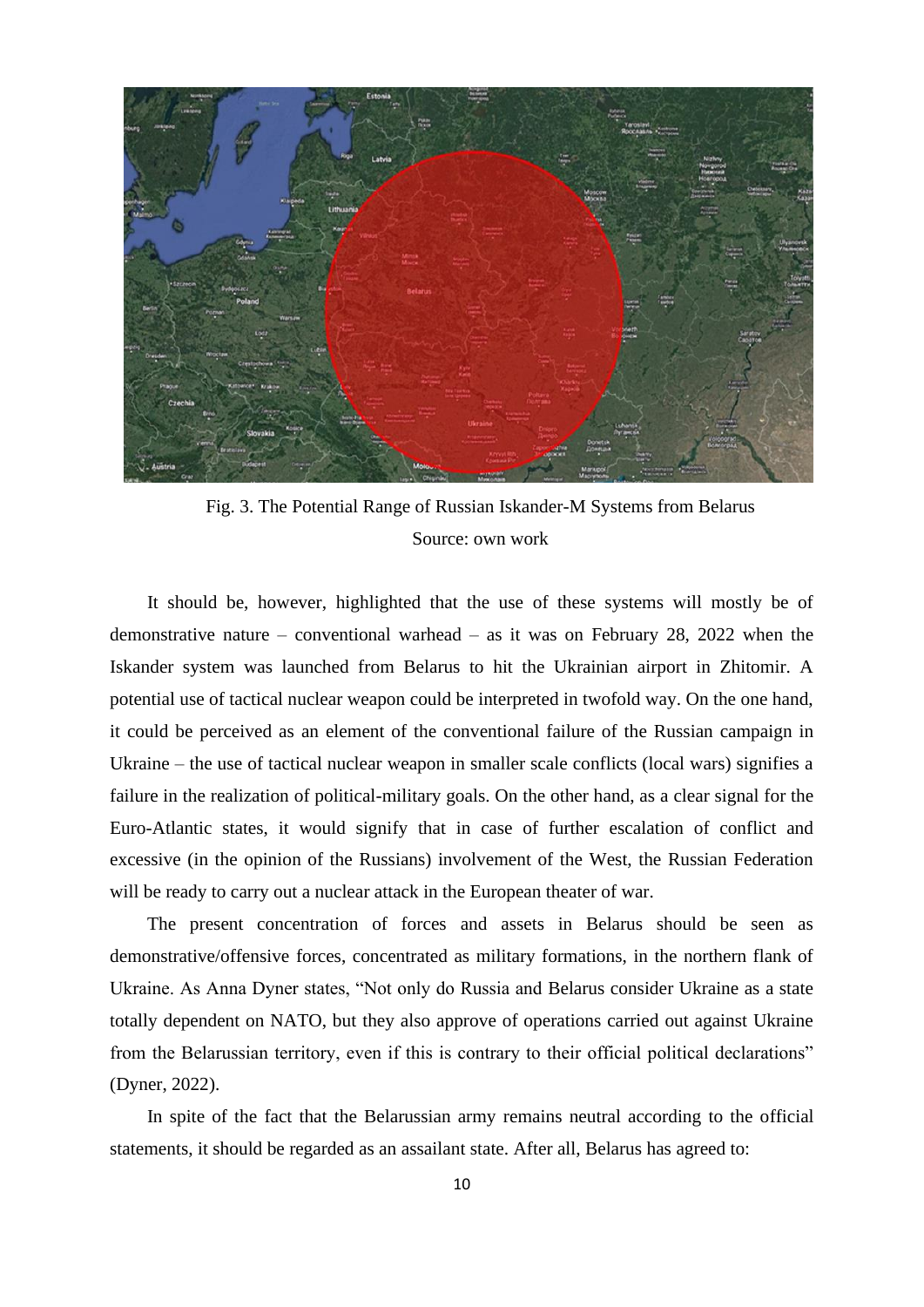- the deployment of Russian troops on its territory;
- delivering an attack in the Kiev direction from Belarus;
- artillery shelling of Ukraine by Russian units deployed in the territory of Belarus;
- using airports by Russian airplanes shelling Ukrainian cities.

It should be assumed that the forces of Belarus will become involved in the Ukrainian conflict. According to the General Staff of the Ukrainian Forces, the Russian Federation is supposed to take action so as to involve Belarussian troops in Ukraine. In the Brest region, there are two battalion tactical groups (BTG) ready to launch an incursion into Ukraine, namely: the 38th Guards Air Assault Brigade from Brest and the 103rd Guards Airborne Brigade, and in the border region of Belarus north of Kiev, there are two more BGTs from each of the said units (Wilk, Żochowski, 2022). This information is in alignment with Lukashenka's words who confirmed that along the Brest-Pinsk axis there are elements of two Belarussian brigades: 38th Guards Air Assault Brigade from Brest and the 103rd Guards Airborne Brigade. According to the president of Belarus, the main aim of these units is to screen and protect the south-west part of the Belarussian-Ukrainian border.

#### **2. The Estimation of the Main Directions of Operations of the Russian Federation**

The prediction of further potential directions and objects of attack of the Russian Armed Forces in Ukraine. The scenario portrays an assault from three directions (Figure 4):

- the Kiev Operation isolate, encircle and besiege Kiev;
- the Dnieper Operation the occupation of central Ukraine the siege of Kharkov and Dnieperpetrovsk;
- the Odessa Operation the siege of Odessa, joining the Russian forces in Transnistria.
	- 1. THE KIEV OPERATION ISOLATE, ENCIRCLE AND BESIEGE KIEV

#### **1A** – **the isolation of Kiev from Western Ukraine**

- an assault from Mazyr (Belarus);
- taking over railway and road hubs in Korosten and Zhytomyr;
- the destruction of the  $95<sup>th</sup>$  Air Assault Brigade in Zhytomyr;
- the destruction of the fighter aircraft Su-27 base in Ozerne south of Zhytomyr;
- the offensive in Berdychiv;
- the destruction of the  $26<sup>th</sup>$  Artillery Brigade in Berdychiv;
- taking over the railway and road hubs in Koziatyn;
- the seizure of the Mazyr-Korosten-Zhytomyr-Fastiv railway;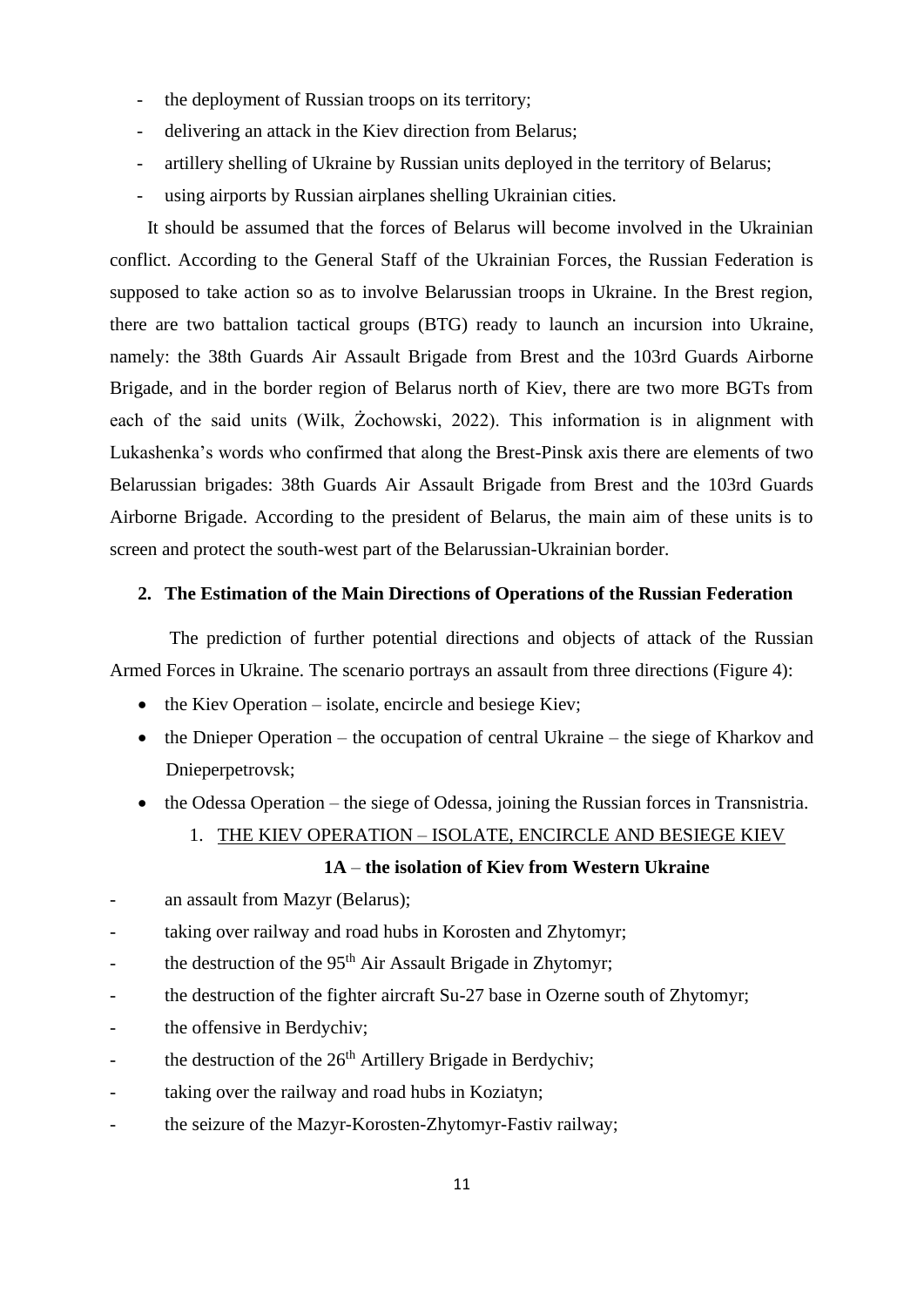the neutralization of the Ukrainian combat support forces, advancing from south-east Ukraine.

### **1B – the siege of Kiev from the west**

the assault from Homel (Belarus);

the attack on Chernihiv;

the destruction of the 61<sup>st</sup> Mechanized Brigade HQ in Chernihiv;

the destruction of the 1<sup>st</sup> Tank Brigade in Honcharivske south of Chernihiv;

the destruction of the 169<sup>th</sup> Training Centre in Desna;

- crossing the Dnieper at the Vyshhorod dam (Ukraine cannot destroy the dam as blowing it tup would cause the flooding of the regions of Kiev situated lower);

the transport of forces to Fastiv in order to encircle Kiev from the west;

- the destruction of the Central Aviation Headquarters and the MiG-29 Vasylkiv Air Base east of Fastiv;

siege of Kiev from the west.

#### **1C – the siege of Kiev from the east**

assault from Klincev (Russia – the Briansk Oblast);

the seizure of the rail and road hubs in Bakhmach and Nizhyn;

the seizure of the Nizhyn airport and (potentially) using the airport as an advanced operations base;

the protection of the Bakhmach-NIzhyn-Kiev railway;

- the assault on Kiev;

the siege of Kiev from the east.

#### **1D – the Isolation of Kiev from the south**

assault from Briansk;

the seizure of the railway and road hub in Konotop (the Sumy Oblast);

- the destruction of the 58<sup>th</sup> Motorized Brigade in Konotop;

- the protection of the Briansk-KonotopBakhmach railway;

- the seizure of Pryluky road hub (the Chernihov Oblast);

- crossing the Dnieper at the Kaniv dam;

- the assault in the direction of Bila Tserkva (the Kiev Oblast) and the isolation of Kiev from the south;

the destruction of the 72<sup>nd</sup> Mechanized Brigade and the 1129th Anti-aircraft Missile Artillery Regiment in Bila Tserkva;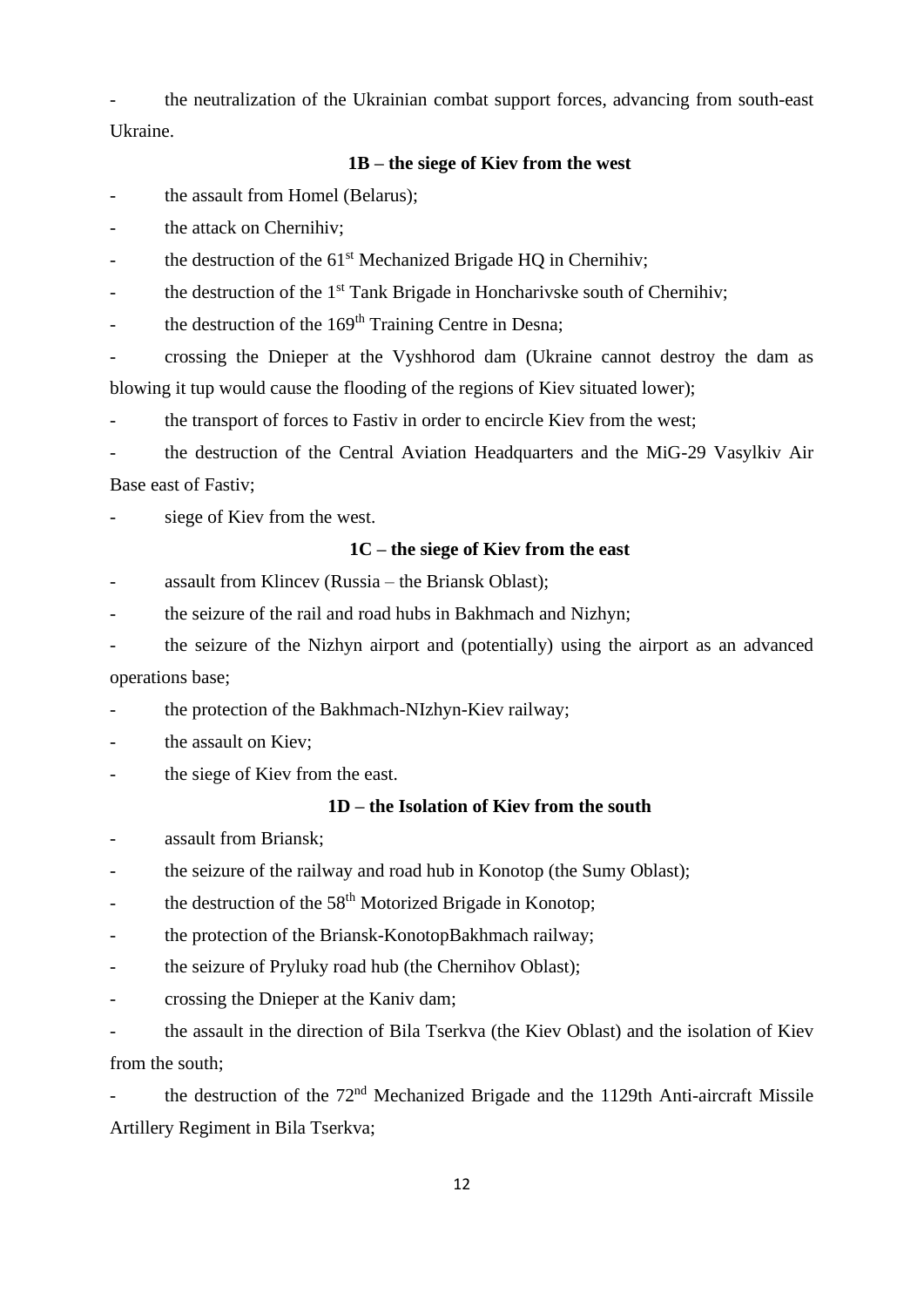- the neutralization of the Ukrainian combat support forces coming from the south of Ukraine.

#### **1E – the Protection of the Left Flank in the Kiev Operation (Potentially)**

- the assault from Kursk (Russia) in the Sumy direction;

- the destruction of the  $27<sup>th</sup>$  Rocket Artillery Brigade in Sumy;

the assault on Lubny (the Poltava Oblast);

the destruction of the Su-27 jet fighter base in Mirhorod (the |Poltava Oblast);

- the seizure of the Romodan railway hub (the Poltava Oblast);

the assault in the Dnieper direction;

the destruction of the 156<sup>th</sup> Anti-Aircraft Missile Regiment in Zlotonosha (the Cherkasy Oblast);

the protection of the Bakhmach-Romodan railway;

- the neutralization of the Ukrainian combat support forces, coming from the south-east of Ukraine.

### 2. THE DNIEPER OPERATION – THE OCCUPATION OF CENTRAL UKRAINE

#### **2A – the Seizure of Central Ukraine**

the assault from Belgorod (Russia);

the seizure of railway and road hub in Poltava;

the destruction of  $46<sup>th</sup>$  Air Assault Brigade and the  $18<sup>th</sup>$  Army Aviation Brigade in Poltava;

- the crossing of the Dnieper River at the Kremenchuk dam;

- the destruction of the  $107<sup>th</sup>$  Rocket Artillery Regiment in Kremenchuk;

- the destruction of the  $57<sup>th</sup>$  Motorized Brigade in Kropyvnycki (the Kirovograd Oblast);

- the protection of the Odnorobivka – Poltava – Romodan - the Kremenchuk dam – Koristivka railway;

the neutralization of the Ukrainian combat support forces, coming from western Ukraine.

### **2B – the isolation of Kharkov**

- advancing from Belgorod (Russia);

- the destruction of the 92<sup>nd</sup> Mechanized Brigade in Chuhuiv (the Kharkov Oblast);

- the destruction of the 203<sup>rd</sup> Training Aviation Brigade base in Chuhuiv;

- the seizure of the railway and road hub in Lozov;

- the protection of the Odnorobivka-Lozovo railway;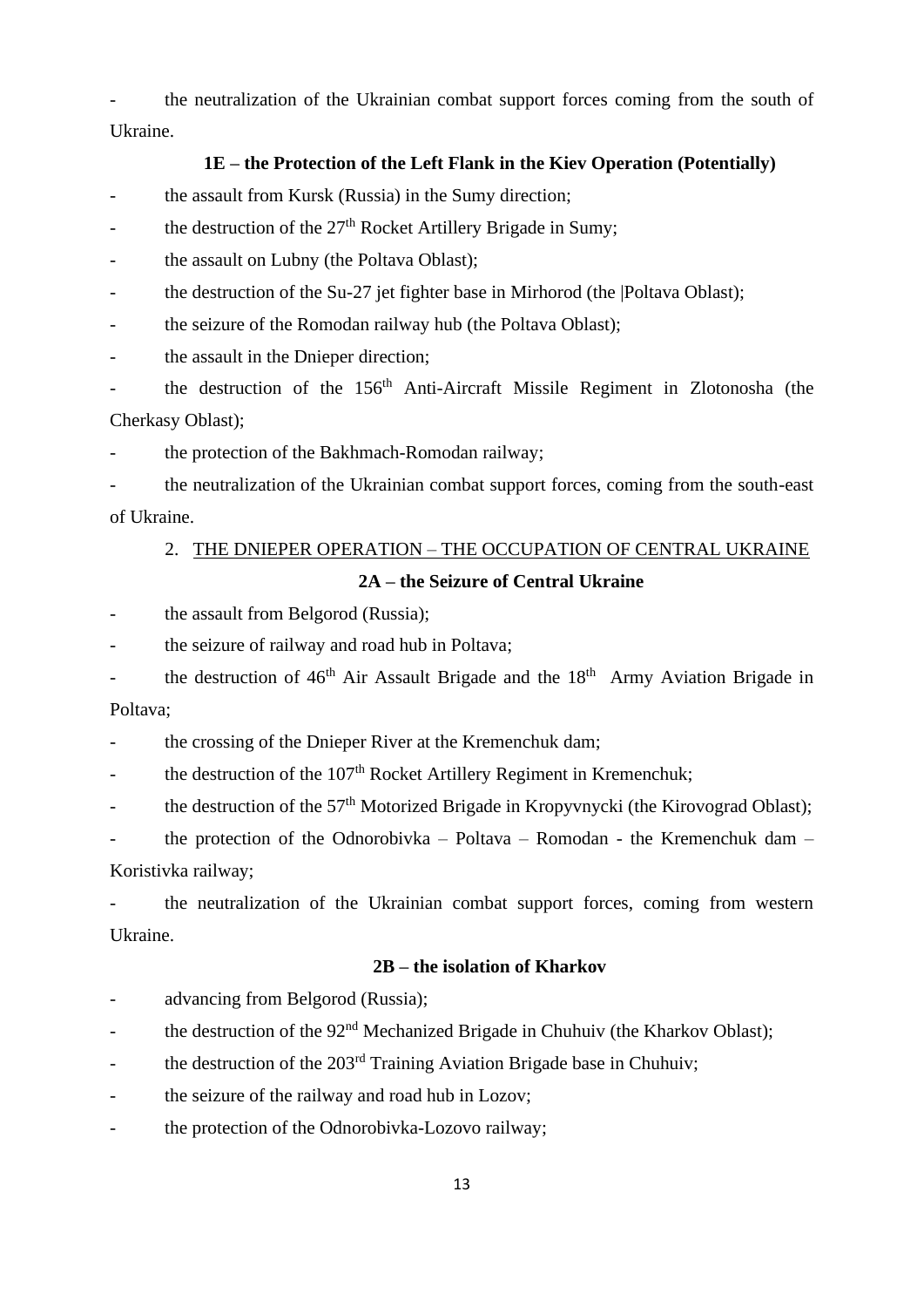the destruction of the Ukrainian brigades stationed in Sievierodonetsk (the 53<sup>rd</sup>) Mechanized), Bakhmut (54<sup>th</sup> Mechanized) and Druzhkivka (81<sup>st</sup> Airmobile).

# **2C – the crossing of the Dnieper River and the Encirclement of the Kryvyi Rih**

- the assault from Valuyki;
- the seizure of the railway and road hub in Izium and Sviatohirsk;
- the protection of the Valuyki-Sviatohirsk railway;
- entering into the Dnipro city;
- the destruction of the  $25<sup>th</sup>$  Airborne Brigade, the 93<sup>rd</sup> Mechanized Brigade, the 1039<sup>th</sup>

Anti-aircraft Missile Artillery Regiment in Hvardiske and Cherkaske;

- the destruction of the 138<sup>th</sup> Anti-Aircraft Missile Brigade's base in Dnipro;
- crossing the Dnieper river at the Kamenske dam;
- the destruction of the  $17<sup>th</sup>$  Tank Brigade in Kryvyi Rih;
- encircling and destruction of the city.

# **2D – the Siege of the Dnipro city (DNR forces<sup>1</sup> )**

- the advance through the Ukrainian battlefront;
- encirclement and siege of Dnipro.

# 3. THE ODESSA OPERATION: THE SIEGE OF ODESSA, JOINING THE

# RUSSIAN FORCES IN TRANSNISTRIA

# **3A – the Siege of Zaporizhzhia (DNR forces)**

- assault from Donetsk:
- advance through the Ukrainian battlefront;
- entering into Zaporizhzhia the main Ukrainian logistics supply center for the Donbas

## battlefront;

- the destruction of the  $55<sup>th</sup>$  Artillery Brigade HQ in Zaporizhzhia;
- encirclement and siege of the city from the East;
- the protection of the Dnieper beachhead in Rozumivka and the construction of a floating bridge;
- the encirclement and the siege of the city from the west;
- the destruction of the 301<sup>st</sup> Anti-Aircraft Missile Regiment in Nikopol.

# **3B – the Opening of the Land Corridor from Crimea**

- the assault from Taganroh (Russia);
- advance through the Ukrainian battlefront;

<sup>1</sup> Donetsk People's Republic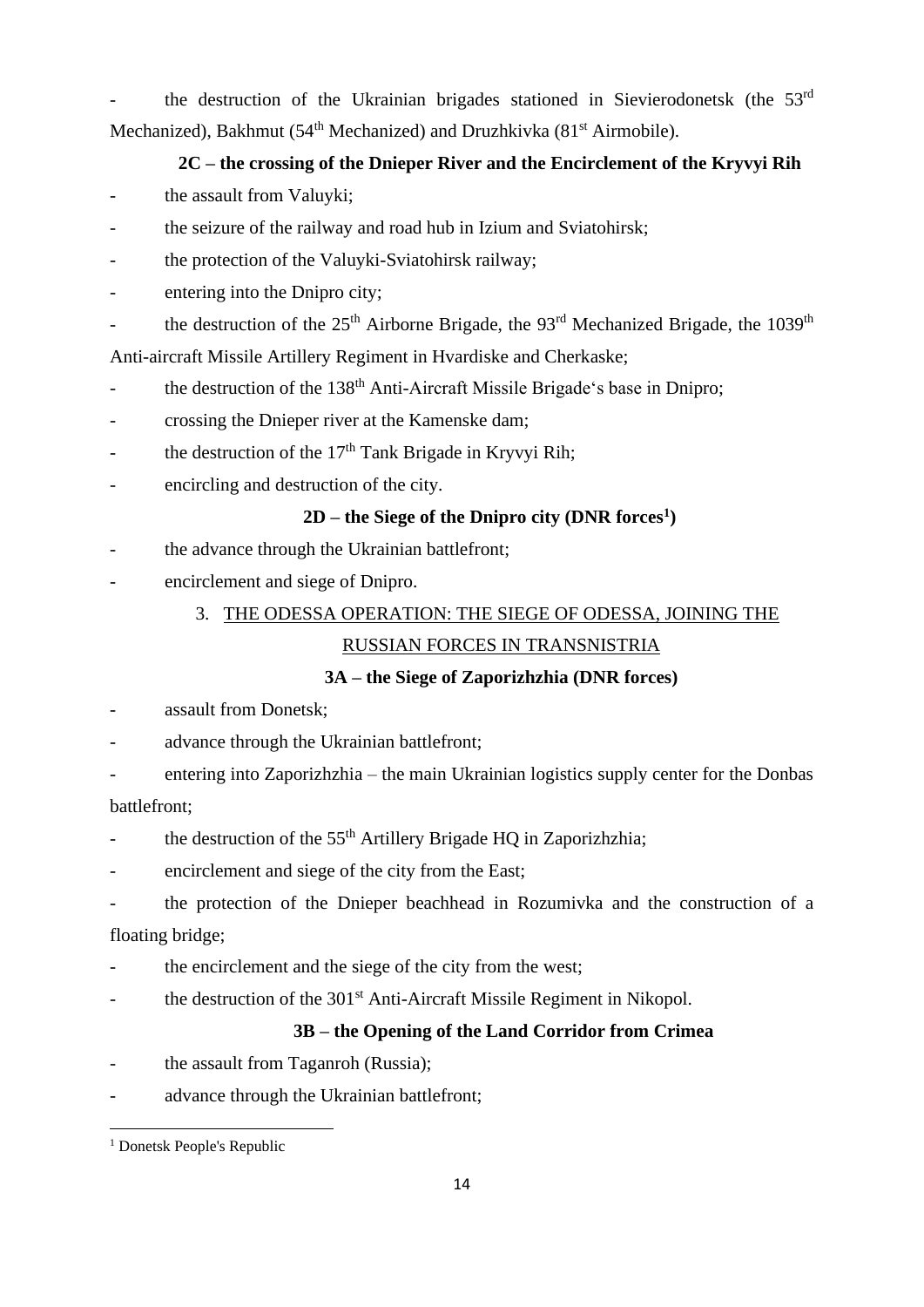- the disconnection of the Donetsk forces so as to encircle and besiege Mariupol;
- the destruction of the 56<sup>th</sup> Motorized Brigade in Mariupol;
- the seizure of the railway and road hubs in Melitopol and Fedorivka;
- advance into Nova Kakhovka (the Kherson Oblast);
- joining the forces advancing from Crimea;
- crossing the Dnieper at the Kachovka dam;
- the assault on Kherson:

- the destruction of the 11<sup>th</sup> Aviation Brigade and the 208<sup>th</sup> Anti-Aircraft Missile Brigade in Kherson;

- the protection of the Crimea-Fedorivka-Nova Kahkovka-Snihurivka road.

### **3C – the Seizure of the Coast and Advancement from Transnistria**

- assault from Crimea:
- advance through the Ukrainian battlefront;
- entering into Nova Kakhovka (the Kherson Oblast);
- the destruction of the  $57<sup>th</sup>$  Motorized Brigade in Nova Kakhovka;
- joining the forces advancing from Donbas;
- crossing the Dnieper River at the Kakhovka dam;
- assault on Mykolaiv;
- the destruction of the  $36<sup>th</sup>$  Naval Infantry Brigade and the  $79<sup>th</sup>$  Air Assault Brigade in

### Mykolaiv;

- the destruction of the Su-25 fighter aircrafts in Kulbakino east of Mykolaiv;
- <sup>-</sup> the destruction of the 38<sup>th</sup> Anti-Aircraft Missile Artillery Regiment in Nova Odessa;
- the encirclement and the siege of Mykolaiv;
- the protection of the beachhead at the Southern Bug River north of Mykolaiv;
- the construction of floating bridge at the Southern Bug River;

in case railways bridges on the Ingul River in the vicinity of Mykolaiv and at the Southern Bug in the vicinity of Pisky remain unharmed, the protection of the Snihurivka-Kolosivka-Raukhivka-Odessa railway;

joining the Russian forces at the Kobleve beachhead.

### **3D – Landing Troops Operation in Kobleve**

the assault of the Kobleve beach;

the blockade of the Ukrainian forces in Odessa (the 28<sup>th</sup> Mechanized Brigade; 35<sup>th</sup> Naval Infantry Brigade, the 45<sup>th</sup> Air Assault Brigade) and the prevention of reaching the regions located south of the Bug River;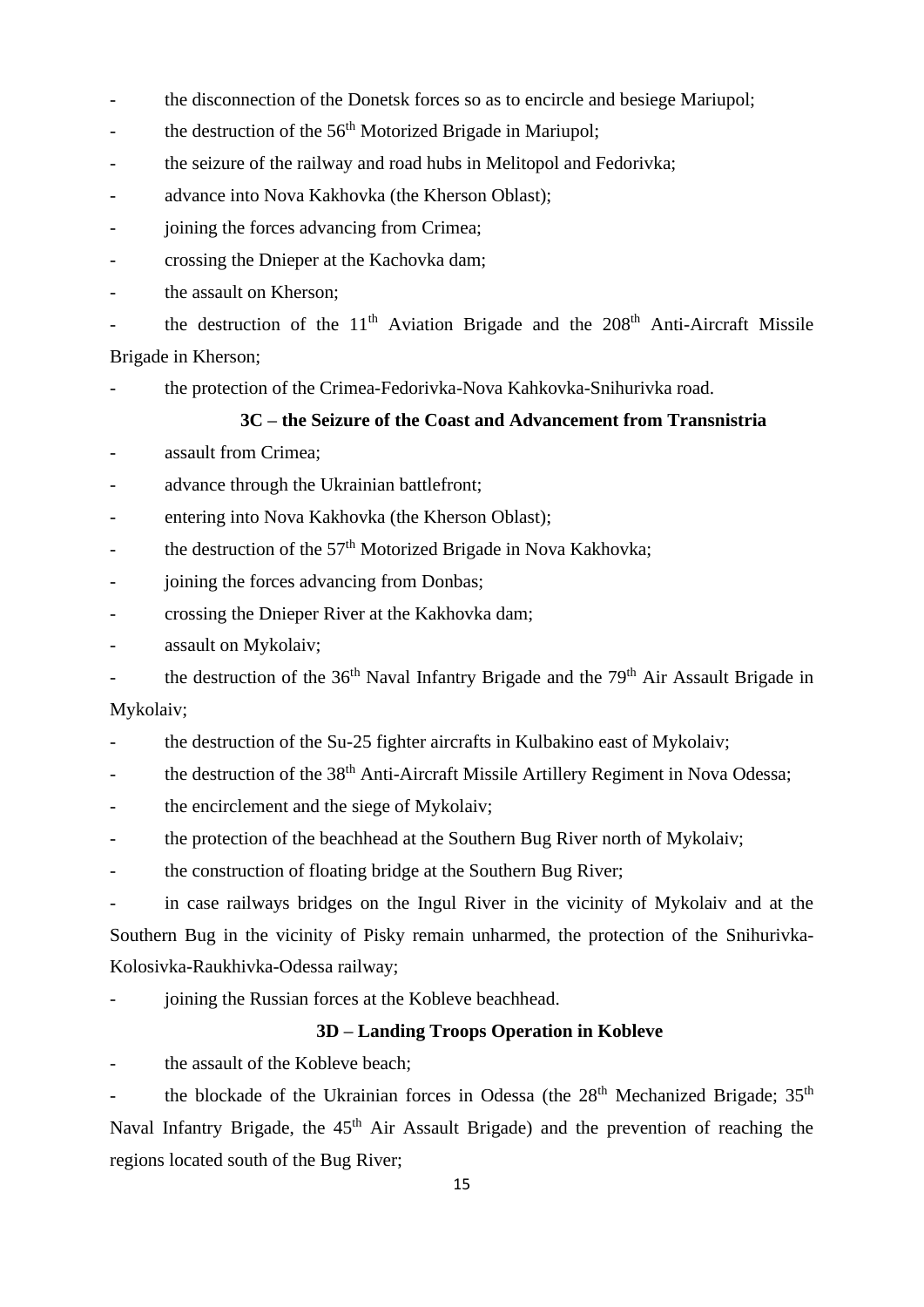- providing combat support of the Russian forces in Kobleve with the Black Sea Fleet – shelling with the use of naval guns, providing supply;

- the assault on the northern Odessa outskirts;
- the destruction of the 28<sup>th</sup> Mechanized Brigade in Chornomorets;
- the siege of Odessa from the east;

part of the joint forces advance north of Ivanivka in order to join the Russian and Transnistria forces advancing from Transnistria.

### **3E – the Attack from Transnistria**

tying up the Ukrainian forces in Odessa with the use of artillery and border attacks in order to hinder the destruction of the Kobleve beachhead;

when the Russian troops leave the Koblevo beachhead, passing to Ivanivka north of Odessa and a simultaneous crossing to the Black Sea coasts south of Odessa;

joining the Russian forces in the vicinity of Ivanivka advancing from the east and from Crimea;

the destruction of the 35<sup>th</sup> Naval Infantry Brigade in Datschne;

encirclement and siege of Odessa from the west.



Fig. 4. The Direction of the Assault of the Russian Forces – prediction Source: own work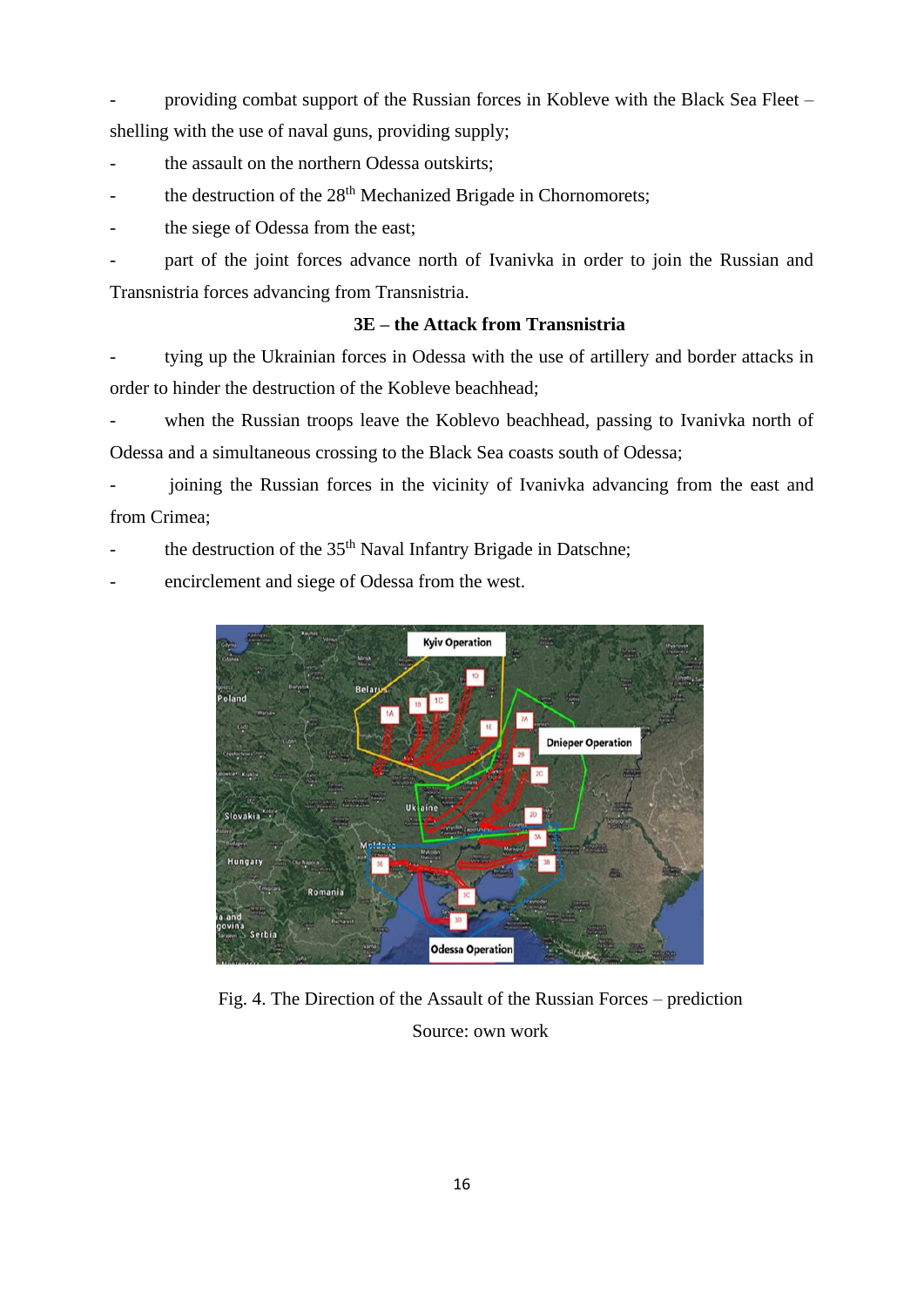### **Conclusions**

The neo-imperial policy maintained by the Russian Federation towards the neighboring countries constitutes the prevalent determinant of the operations in Ukraine. The desire to review the global order, including the regional order in Central and Eastern Europe which is essential for Russian security matters, and the lack of reaction of the Western countries have all triggered the subsequent phase of the armed conflict. The legal-political constructs brought on the international level were supposed to guarantee a favorable division of the new *zone of influence*, as if to imitate the one known from the Cold War period. Generally speaking, the *New Cold War* fought at the Baltic-Black Sea Belt is characterized by a high saturation level of historical symbolism, as well as the construction of relations patterns on the basis of confrontation and mutual deterrence in two opposing political and military blocs.

The geopolitical and geostrategic conditioning generate a number of security dilemmas for Belarus, which aimed at being an independent and security stabilizing country in the region, while trying to remain a loyal ally of the Russian Federation. It proved to be extremely daunting to balance the two vectors. Especially that they lay on the contrary sides which results in a collision. Over the recent years, the advancing full integration within the framework of the Union State allows the supposition that Belarus shall become a fully dependent country – one losing its autonomy and the freedom of actions for the benefit of Russia, increasing the risk of being involved in conflicts. The said risk is particularly visible in the time of the full-scale invasion carried out by the Russian Federation which would mean that the role and the scope of involvement of Belarus in the Ukrainian conflict shall rise. The role of Belarus was limited to creating infrastructure and logistics support for the Russian forces advancing on the Kiev direction.

The goals presented hereinabove have been characterized by (1) the portrayal of the main strategic and operational assumptions of the Russian Federation concerning its national security policy, resonating in the Ukrainian interior, (2) the role of incorporated Belarus in the military operation, and (3) the estimation of the main assumptions of the military campaign.

The next step is to observe, analyze and draw conclusions from to the Russian Federation military campaign regarding its declared potential. Quite naturally, in the media the Russian Federation created the image of its omnipotence referring to novelties and "revolutionary" military technologies. The innovativeness of the Russian systems as well as a great advantage over the western constructions have been highlighted in the media – vide the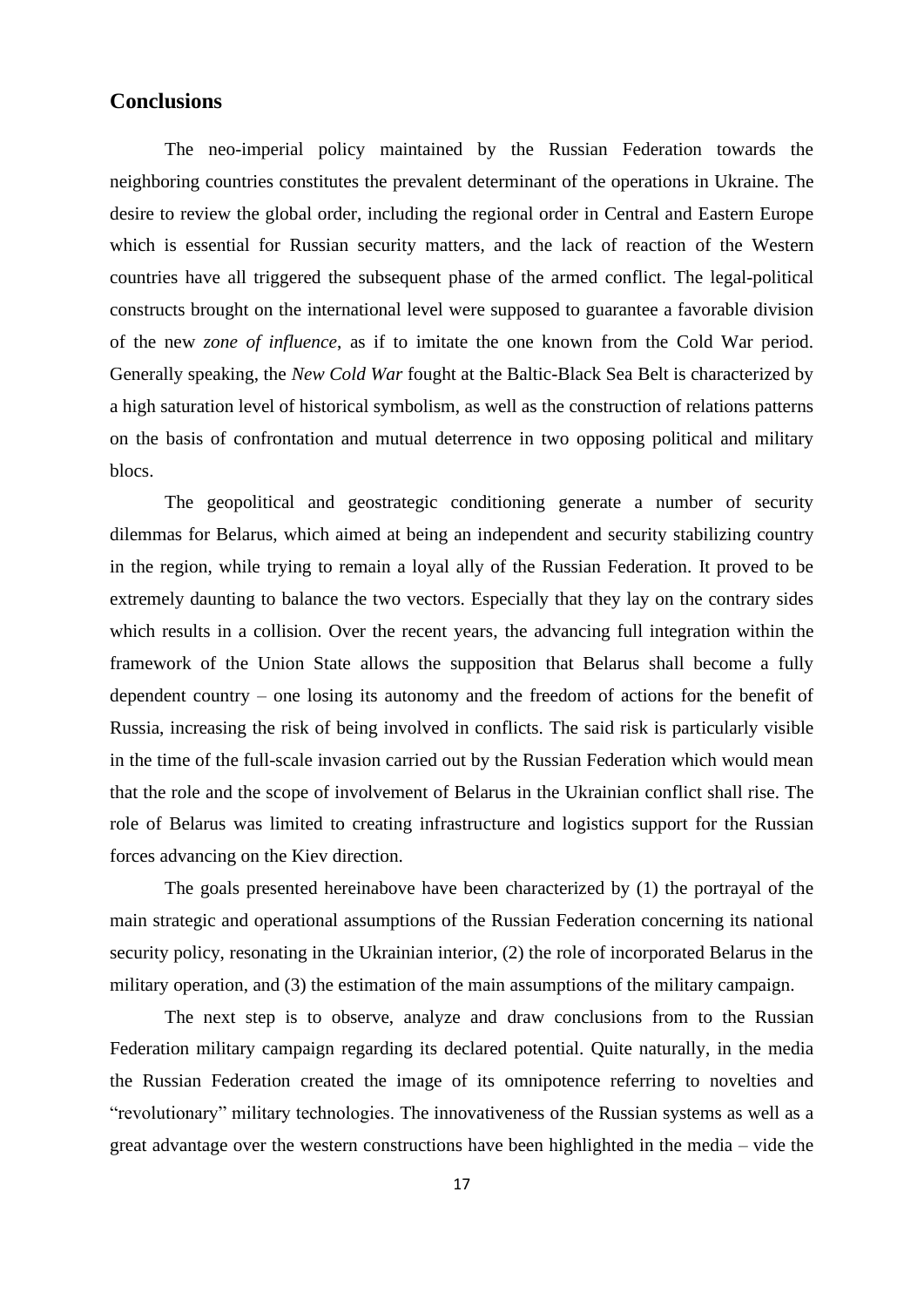famous case of the T-14 Armata debate, the construction of hypersonic missiles and nuclear submarines. From the incomplete images of the battlefield that can be seen in the media, main battle tanks advancing in the war are those of the older constructions, such as the T-72 or the T-80.

It is highly plausible that the actions taken so far have not met the assumptions prepared by the Kremlin. Among the goals which have not been achieved, the following can be listed: (1) task forces are too much fragmented, (2) the supplies have not been enough to carry out a *Blitzkrieg* operation with a quick seizure of Ukrainian key cities, (3) poor coordination of air, land and cyberspace operations, (4) wrong calculations as to the actions and the morale of the Ukrainian troops and (5) drawing a dreadfully wrong connection between the political and military aim according to Clausewitz. The necessity of quick seizure of the capital city of Kiev forced the military decision-makers to implement the realization of light infantry tactics. Airborne and Specnaz units were transported to the battlefield whose forays had been preceded by a short rocket campaign. Nevertheless, as it had been highlighted hereinabove, all the outlined theses will be subject to verification when the heated and active stage of operations witnessed by Europe is finished.

#### **Biographical note**

Patryk Reśkewicz - a PhD candidate at the Doctoral School of the Military University of Technology in Warszaw. In his research activity focused on issues related to contemporary security architecture on NATO's eastern flank.

Krzysztof Najdzik, PhD - In his research activities focused on security of the Central and Eastern Europe area, foreign and security policy of the Russian Federation and also on theories and models of global and regional security architecture in praxeology of game theory. Professionally connected with local and government administration, realizing tasks in the field of state security.

#### **References**

- Domańska, M. (2022) Putin: Ukraińcy to Rosjanie, Ukraina to "anty-Rosja", Available at: www.osw.waw.pl.
- Dyner, A. M. (2022) Przed atakiem rosyjsko-białoruskie ćwiczenia Sojusznicze Zdecydowanie, Available at: https://www.pism.pl/.
- Gawęda, M. (2022) "Sojusznicze Zdecydowanie 2022": Wielkie zgrupowanie Rosji na Białorusi [ANALIZA], Available at: https://defence24.pl/sily-zbrojne/sojuszniczezdecydowanie-2022-wielkie-zgrupowanie-rosji-na-bialorusi-analiza.